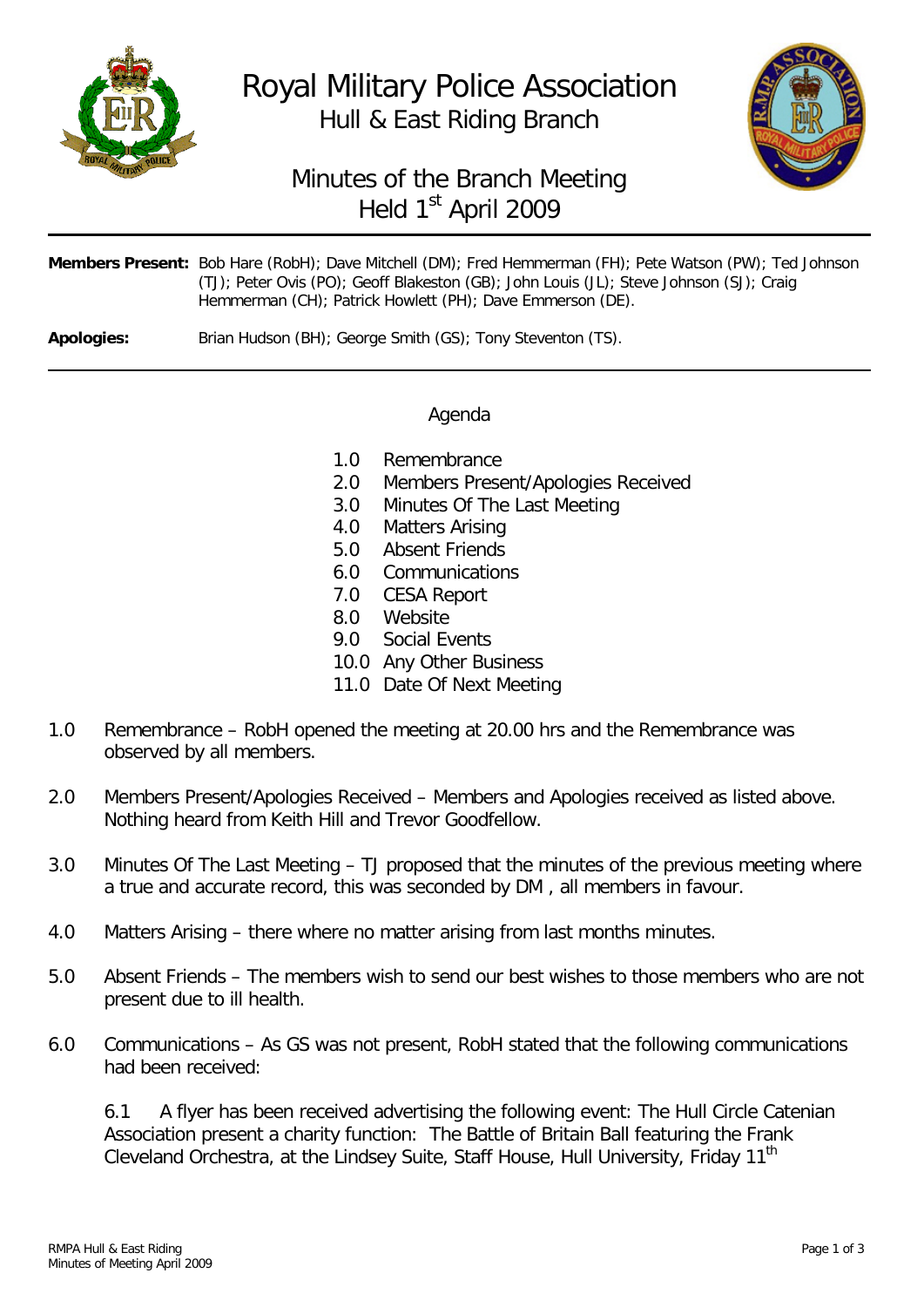September 2009 at 20.00hrs in support Help for Heroes, supporting our wounded servicemen and servicewomen. Tickets are £15.00 including a buffet supper.

- 7.0 CESA Report No meeting was held in March 2009 and therefore no minutes are available.
- 8.0 Website
	- 8.1 PW reported that the Hull & East Riding RMPA Website was now up and running. Members are encouraged to go to the following address to view the website: [http://hull-rmpa.org](http://hull-rmpa.org/)
	- 8.2 PW outlined the content of the website and how it is expected to run and outreach to potential new members and friends around the globe.
	- 8.3 PW stated that he had already received contact from various other RMPA Branches that had visited the website and that we had been linked onto various other websites as a result. PW also stated that he had placed a direct link to the website on the official Royal Military Police Wikipedia website, the only RMPA Branch to do so.
	- 8.4 PW Stated that the new 'Branch Members' section of the website, had each member listed with space for a brief synopsis of the members military career. PW asked that all members complete the questionnaire at the end of these minutes and return them at the next meeting, he further requested that members attend the next meeting wearing there Regimental Ties and Blazers so that portrait photographs can be taken of each member for the web site.
	- 8.5 TJ asked what else was been done to attract new members to the branch as, he stated, "not all people have access to the internet or indeed a computer", PW stated that this was only the bedrock of new venture in order to attract new members and that within the very near future, contact will be made with the local papers and radio stations and that an article would be written to be placed within the RMPA section of the Corps Journal.
	- 8.6 PW stated that he would endeavour to get some 'screen grabs' of the individual web pages so that members without access to the internet can see what all the fuss is about!
	- 8.7 RobH thanked PW for all his work on the website and asked that it be minuted accordingly.
- 9.0 Social Events
	- 9.1 The Ladies Evening is the next Social event. PW proposed that we look at the Springhead Golf Club for this event CH seconded. RobH will look into the venue for either the 18<sup>th</sup>/25<sup>th</sup> June 2009. RobH stated that numbers need to be known for this venue as we pay for exactly the numbers booked. Guests are welcomed and this event will be put onto the website. All members in favour.
	- 9.2 The Annual Dinner is booked for the  $26<sup>th</sup>$  September 2009 and will be held at the Masonic Lodge, Dagger Lane, Hull.
- 10.0 Any Other Business No other business.
- 11.0 The time being 20.55 hrs and there being no further business, the meeting was closed by RobH. The next meeting will be held on Wednesday  $6<sup>th</sup>$  May 2009 at 20.00 hrs, at the Police Social Club, Inglemire Lane, Hull.